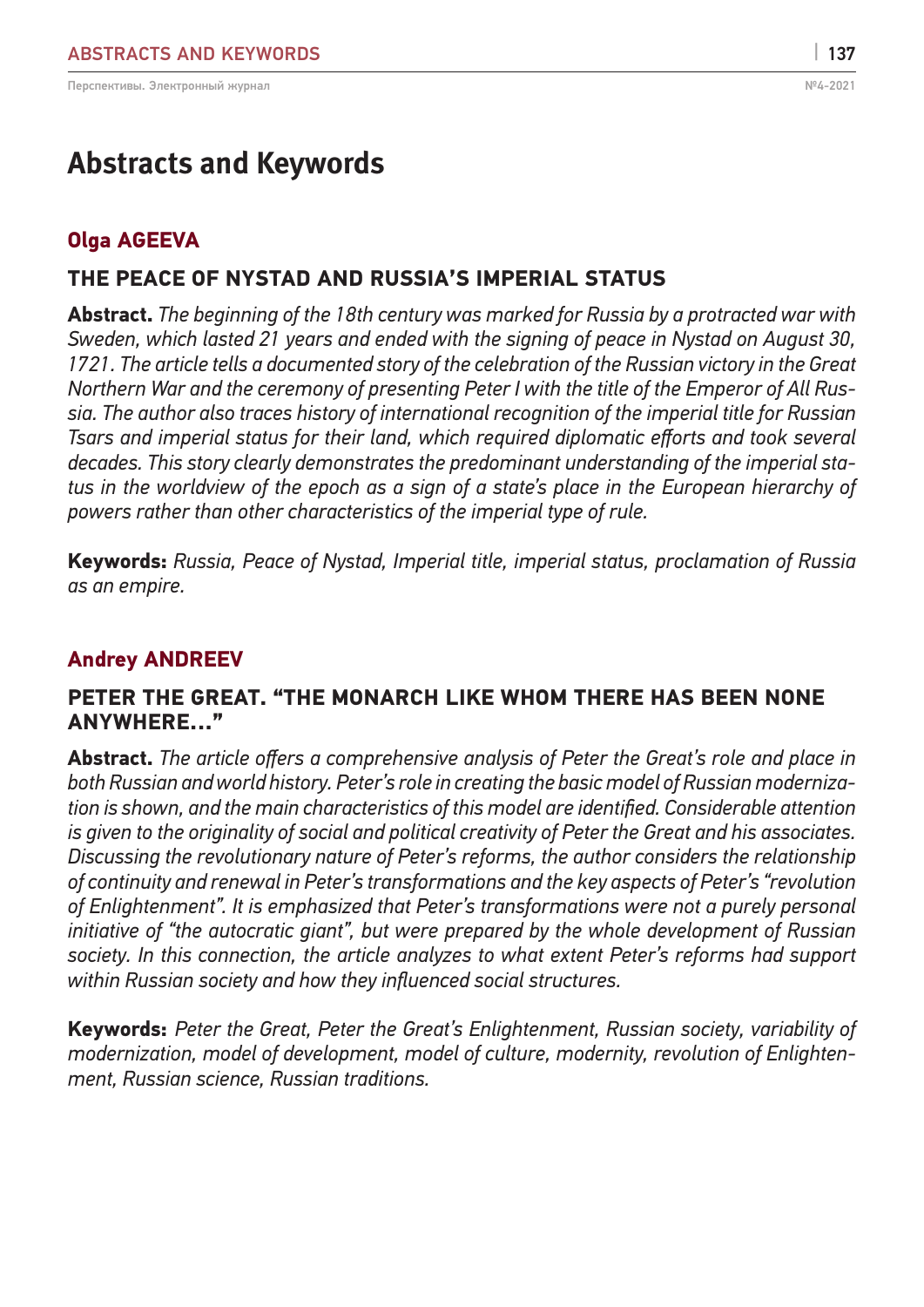### **Markku KANGASPURO**

### **RUSSIA AND THE BALTIC STATES: FROM NYSTAD TO THE PRESENT**

**Abstract.** *An overview of the main transformations in the geopolitical configuration of the Baltic region over the three last centuries shows that despite new geopolitical realities, which*  have emerged in our time, old challenges have remained. Nevertheless, there is still a bal*ance of power between the major actors, which minimizes the threat of war and give grounds for an optimistic outlook. The key question is how to realize the full potential of economic, environmental and cultural development in the Baltic region. The author points out that security, trade and political developments in the Baltic space have always been of importance to all major European players and cannot be divorced from events in other parts of the world.*

**Keywords:** *Baltic region, Northern War, balance of power, major powers, geopolitical configurations.*

#### **Hanna KOWALSKA-STUS**

#### **POLISH HISTORIANS' ASSESSMENTS OF THE GREAT NORTHERN WAR**

**Abstract.** *Polish historical science, largely concentrated on the Partitions of Poland, tends to look at both past and future from this perspective. Most Polish historians interpret the Great (Third) Northern War as a prologue to Poland falling into political dependence on Russia and the subsequent partitions of Poland. However, as this article points out, analysis of Polish historiography reveals a variety of approaches to the subject. Thus, some historians paint a broad panorama of the interactions and interests of European powers. Others focus on the Polish–Lithuanian Commonwealth' history, viewing the Northern War in the context of Swedish expansion in Eastern Europe, since the 17th-century Swedish Deluge. This article sets itself the task of acquainting the reader with research works that adhere to historical truth, tend to objectivity and seek non-simplified analysis of complex historical processes. An accompanying goal is to draw attention to the fact that history as a science is often subject to foreign policy pressures.*

**Keywords:** *Great Northern War, history of Poland, Peter the Great, Polish–Lithuanian Commonwealth, Polish-Russian relations at the turn of the 17th–18th centuries, Polish historiography.*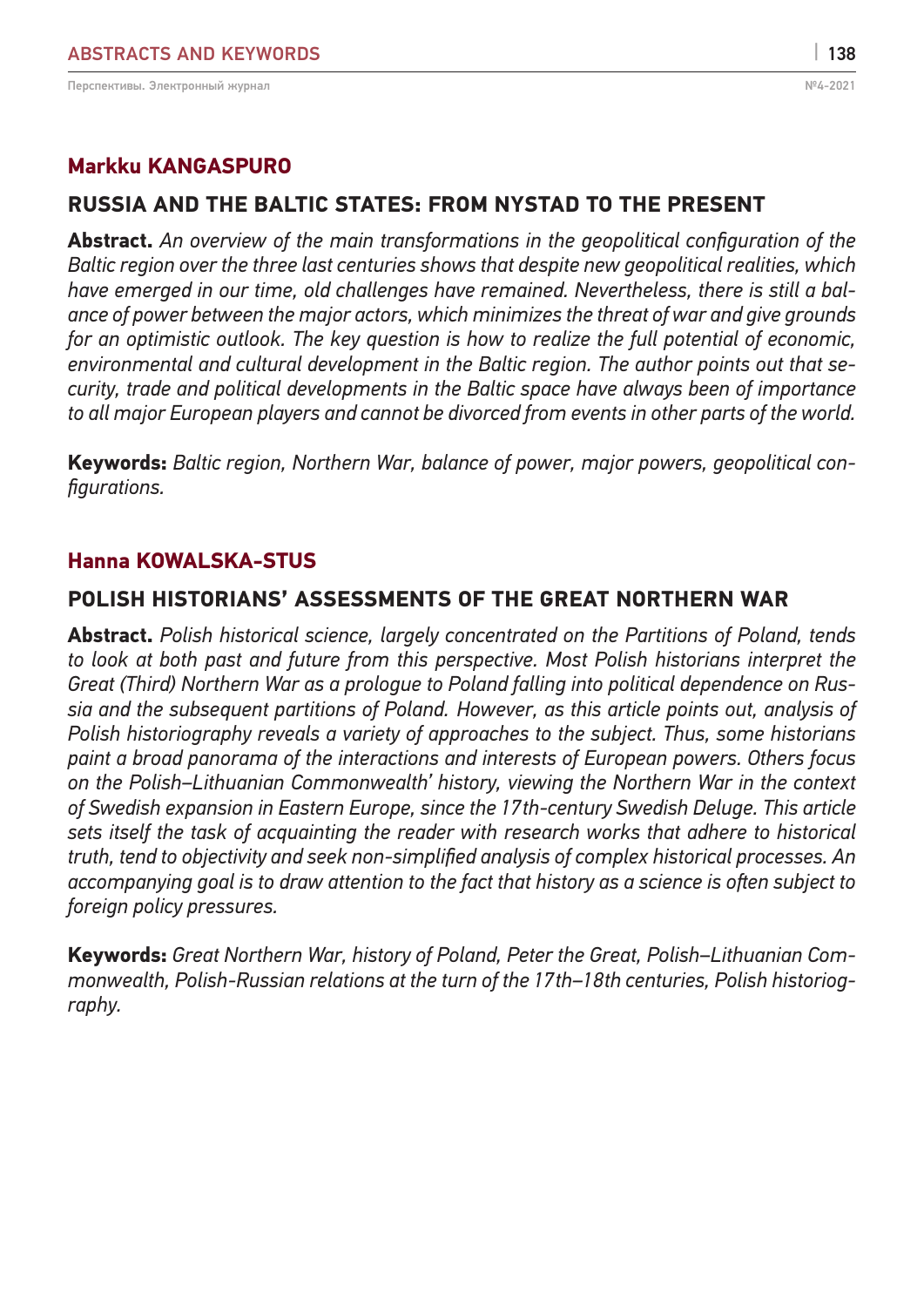#### **"CHARLEMAGNE'S EUROPE" AND "PETER THE GREAT'S EUROPE": RUSSIAN CONSERVATIVE THINKERS' PERSPECTIVES ON RUSSIA'S INTERNATIONAL POSITION IN THE EARLY 18th CENTURY**

**Abstract.** *The international situation of Russia and its foreign policy were a subject of discussions within the framework of various currents of public thought in the 19th century. However, Russian conservatives, concerned about the future of the country in a changing world, paid special attention to these issues. The conservative concept emerged and evolved in the course of reflections and polemics on Russia's place in the world and the relationships between foreign policy and domestic development. The emphasis in such discussions was placed on the era of Peter the Great, when Russia had become part of the system of international relations, declared its geopolitical interests and begun to implement them consistently. In fact, in Peter's time, the Westphalian system, in which Russia was assigned a clearly peripheral role, was replaced by a new European order based on the Congresses in Utrecht, Rastatt and Baden (1713–1714), on the results of the Great Northern War (1700–1721) and the Treaty of Nystad (1721). Under these new conditions, Peter the Great showed not only continuity with his predecessors' policies but also outlined the main foreign policy vectors, which Russia followed throughout the 18th century and, as conservative thinkers pointed out, the whole of the 19th century.*

**Keywords:** *conservatism, international position, Peter the Great, Great Northern War, Eastern question, Slavianism, Slavs, foreign policy.*

# **Natalia NAROCHNITSKAYA**

#### **TREATY OF NYSTAD, GEOPOLITICAL TRANSFORMATION OF EUROPE AND CONTROVERSIAL NARRATIVE ON RUSSIA'S IMPERIAL TRADITION**

**Abstract.** *The 300th anniversary of the Peace of Nystad, which boosted amajor geopolitical transformation of Europe, prompts a retrospective look at the jealous attitude of European powers toward Russian expansion and consolidation. The creation of the Russian Empire was an imperative of the time as a response to geopolitical and civilizational challenges. Since then, a nihilistic view of Muscovy enshrined in Western historical consciousness has been gradually transferred to Imperial Russia, the USSR and to contemporary Russia turning into a kind of phobia. Western media propagate the image of an alien, undercivilised and hostile Russian realm, originating from selected history books, regardless of differing perceptions of Russian history among Western scientific and intellectual communities. This image has incorporated negative stereotypes about Orthodoxy and Russia from various eras, from the Great East-West Schism and "Mongolian Slavery" to the Communist experiment and the new split over values and progress.* 

**Keywords:** *Peter the Great, emergence of Russian Empire, Russia's geopolitical role, Russia and Europe, Russia and the West, image of Russia, anti-Russian stereotypes.*